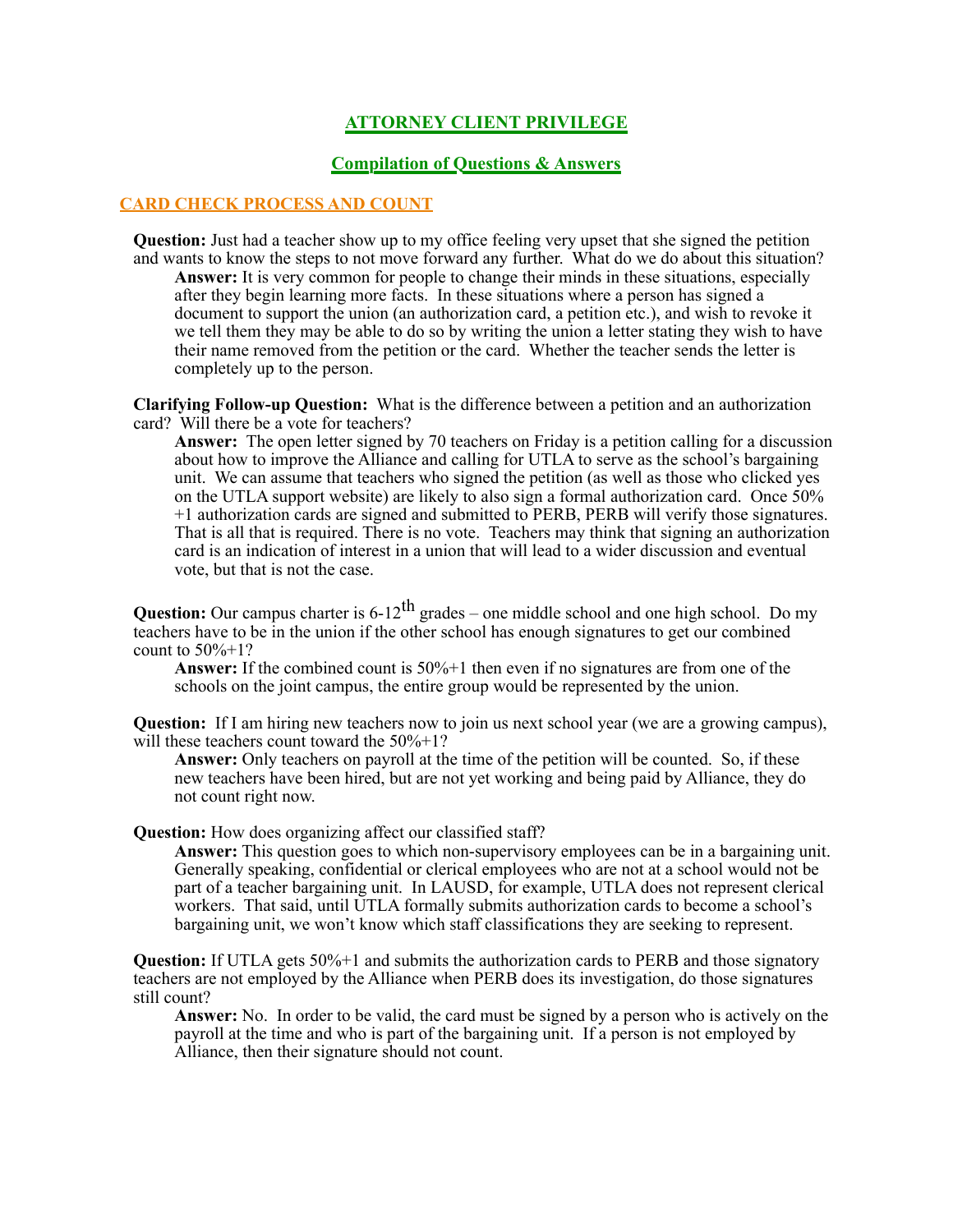**Question:** How is a part-time staff member's vote counted?

**Answer:** For the purpose of organizing, their signature would count as a vote in support of the union. If they are employed by a school that does unionize, their vote during bargaining could count as a full or partial vote. We will seek clarification and follow-up on this matter.

**Question:** If a teacher signs an actual authorization card, can it be rescinded by the teacher? What is that process?

**Answer:** This process is essentially to send a letter or other communication to the union that can be tracked (registered or certified letter, etc.) stating he or she wishes to revoke the card. The union is under no obligation at all to return the card. Sometimes they do, sometimes they do not.

**Question:** When PERB does their investigation, do they just confirm the signatures and names against an employment list or do they go to each person and ask if theirs is a valid signature? **Answer:** They compare the signatures/names to the employment list for that school. But if there is a dispute over the validity of any signatures, we can provide PERB with copies of any letters or other indications that we have from teachers indicating their desire to revoke their signatures.

**Question:** One of my teachers was told that there is a new petition supporting the unionization of the Alliance that needs 200 signatures and they already have 124. What is this?

**Answer:** There is a link on the union Facebook page to a moveon.org petition. Many of the signatures are not Alliance teachers, and many are not even teachers who live in Los Angeles. Teachers from across the city, state and country are being asked to sign to show their support.

## **USE OF INSTRUCTIONAL AND NON-INSTRUCTIONAL SCHOOL TIME**  *(INCLUDING PD AND SCHOOL EVENTS)*

**Question:** Are Principals allowed to discuss unions and related issues during the school day? **Answer:** YES, Principals are allowed to use lunch time, PD time, and time before and after work to discuss these issues with staff. Legal recommends one on one conversations, but it is OK to discuss with groups of teachers as well. That said you do not have to engage in conversation if you believe the forum will be unproductive.

**Question:** Is Professional Development time on Wednesdays from 1:30 p.m. to 3:30 p.m. considered working time?

**Answer:** Professional Development time is on the clock time focused on improving classroom teacher practice and student academic achievement. For those of you would like to stay after our Professional Development session today, I'm happy to talk about these other issues."

**Question:** I'm wondering if there has been any thought given to the upcoming pupil-free days. Alliance teachers will be clustered, so it's a chance for organizing from within and without. Should we have a plan in place?

**Answer:** Yes. We will work on a more extensive plan for the April pupil free days. Any event such as this where there are large groups of teachers clustered together is an opportunity for the union to use as an organizing platform. Just because no students will be present does not change the rules regarding access to the property. As a general rule, any outside union representatives should not be permitted access to these Alliance meetings. As to internal discussion, from the Alliance's perspective, the pupil free days are, like professional development time, not a proper place for pro-union teachers to engage in solicitation. While we cannot, and frankly should not, try to stifle every conversation that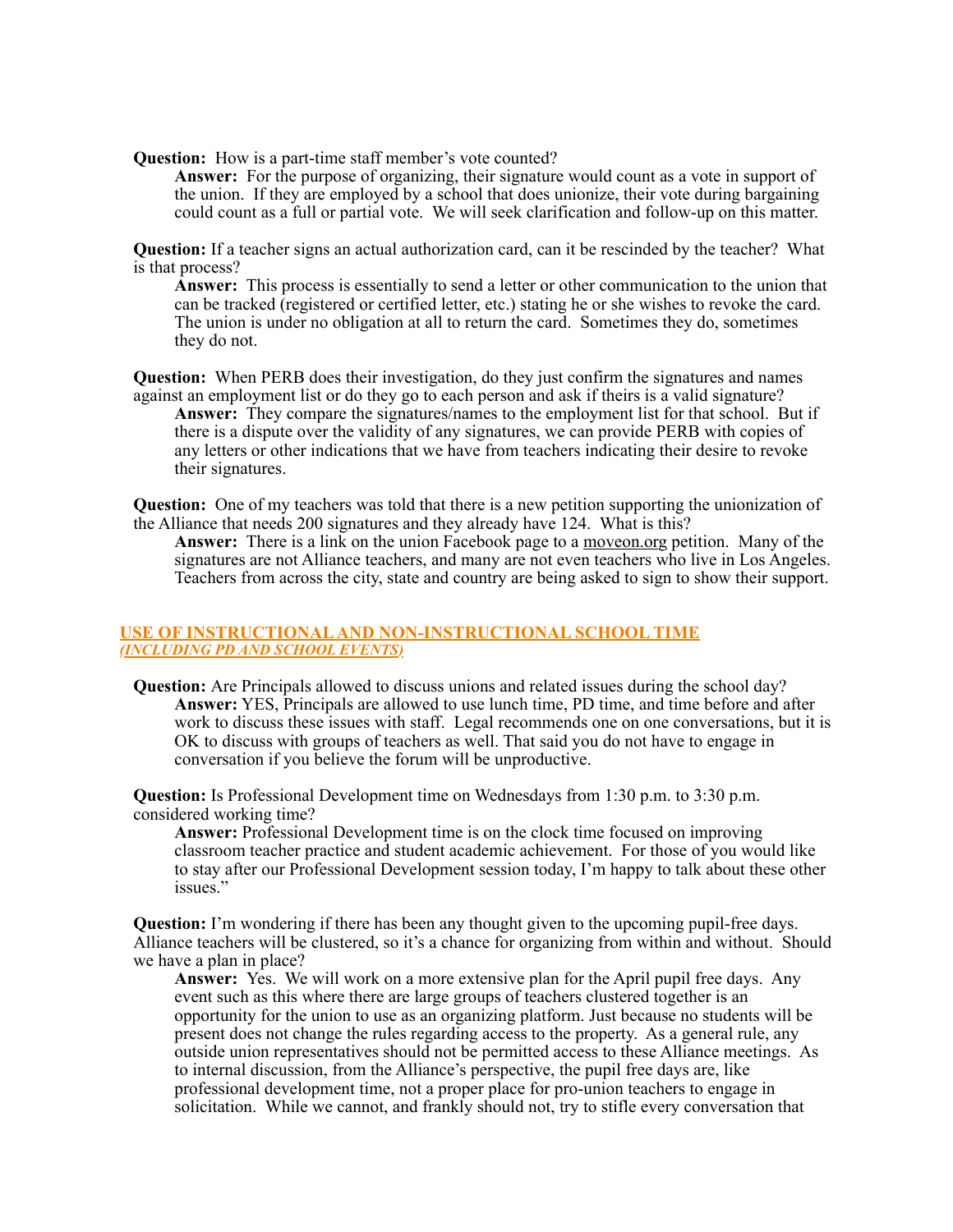occurs, should we encounter overt union solicitation or distribution we should politely remind people that these days are not the time or the place for engaging in such activities. Should these conversations occur informally among teachers during breakfast, lunch and break times, we should not interfere with these conversations.

**Question:** My teachers want to take personal days during the upcoming Pupil Free Days because they are concerned about being harassed by their union supporting colleagues during lunch and other break times. How should I advise them?

**Answer:** They should not miss out on the opportunity to benefit from this important professional development opportunity. Advise them to be as cordial as possible in their responses to their colleagues but also be firm in stating that their interest is on keeping their focus on the work they are there to accomplish and not on discussing the unionization effort.

**Question:** Can these issues be discussed at School Coordinating Council meetings? **Answer:** It is not productive to enter into a debate on unionization at these Coordinating Council meetings. If the issue is brought up, we recommend keeping your response short: "We are aware that this is happening. We oppose it. This is not the forum to discuss this issue. I am happy to talk with anyone after the meeting to answer your questions, hear your thoughts on the issue and provide the facts."

**Question:** If employees cannot participate in pro/anti union activities during work hours, does that also mean that they cannot send emails to colleagues during work hours on that topic?

**Answer:** If we grant employees access to our email system then they have a statutory right to use that email for protected activities, for or against, unionization on non-work time. This is different than "work hours" in that the entire working day may include paid time for breaks. During this non-work time employees can use the email system to engage in protected activity provided: 1) it doesn't violate harassment guidelines (use of sexual references, profanity, racial stuff, etc.) and 2) it doesn't become a burden to the system so as to be disruptive of work (e.g., they mass email the entire Alliance system etc.). So, the answer is they can as long as they shouldn't be otherwise be working and so long as it doesn't violate some other policy.

**Question:** It just came to my attention that one of my students confided in a teacher that a prounion teacher on campus talked about the union during class time. I don't know the full story yet. What should I do?

**Answer:** Investigate as you normally would. If it is true, you can tell the teacher that it is inappropriate to engage in that activity during instructional time. They may disagree, and that's fine. If they insist that they can, you can let them know that the directive is that they do not facilitate any union discussions (for or against) during instructional time and doing so could result in a disciplinary action. If you typically confirm conversations with a follow-up email, it is ok to do so in this instance as well.

**Question:** If a teacher is wearing a union related t-shirt or pin in class and it prompts a conversation with students about the union, what are the parameters around that? **Answer:** You can have a conversation with the teacher and remind them that the focus needs to remain on the specific instruction intended. If what they are wearing causes an obvious distraction from instruction, you could ask them to remove it during classroom time. Formally disciplining the teacher for this would not be advised.

**Question:** I heard that TFA teachers are not allowed to talk about unionization. Is this true? **Answer:** It is permissible for TFA teachers to advocate for or against union activity at Alliances schools. They can't, however, wear anything with an AmeriCorps or TFA logo (since TFA is an AmeriCorps program) while engaged in these activities nor can they participate in any pro/anti-union activity during school hours. Either of these activities can jeopardize their AmeriCorps standing and stipend. This is an AmeriCorps requirement of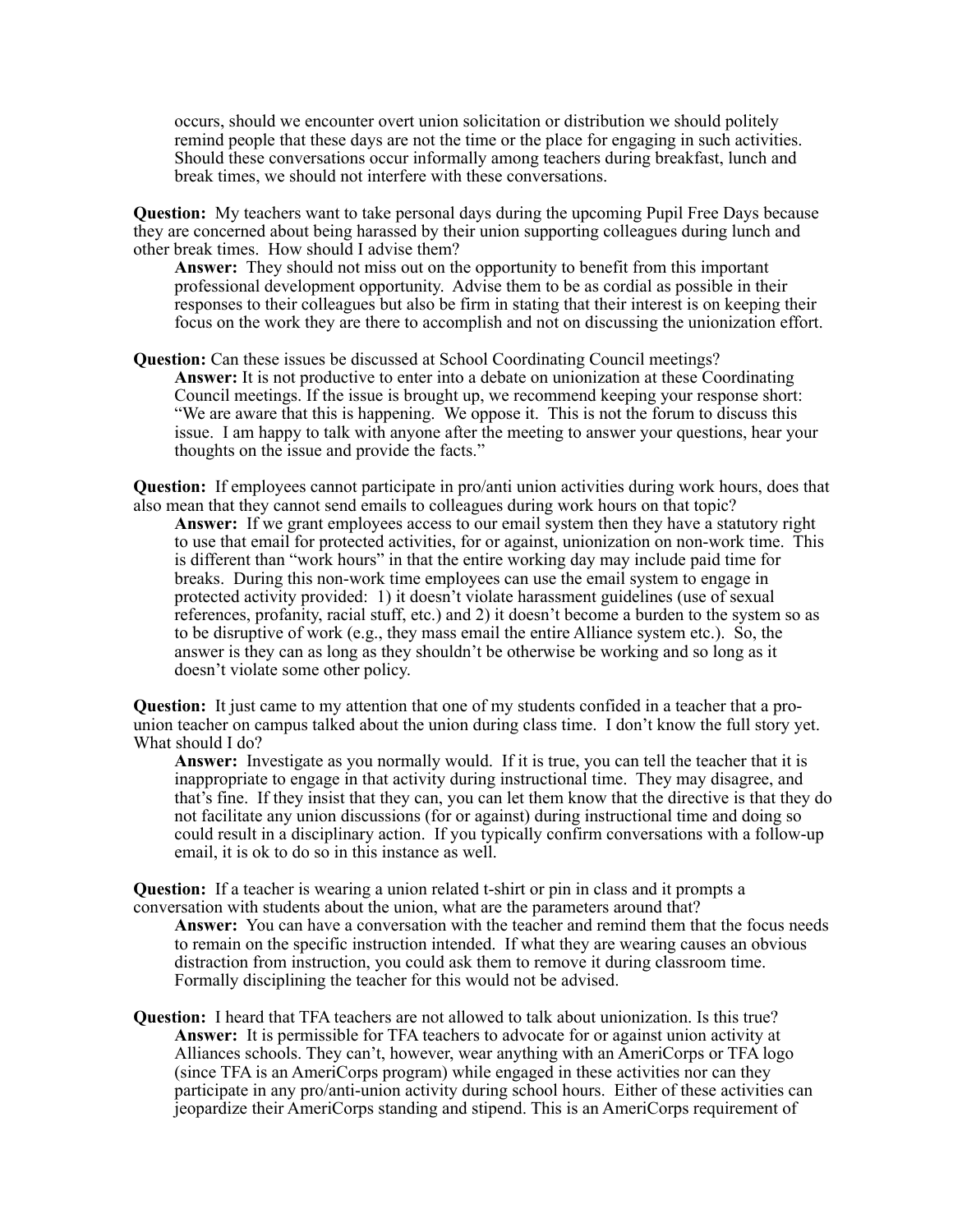Teach For America. For TFA and AmeriCorps, lunchtime is considered part of the workday, so no pro- or anti-union advocacy can be conducted by TFA during lunch or other breaks during the workday.

**Question:** One of my teachers would like to be able to share her position on the unionization of the school with her colleagues during PD time. Is this allowed?

**Answer:** Professional Development time is on the clock time focused on improving classroom teacher practice and student academic achievement. Teachers who would like to discuss their feelings on union issues (for or against) should ask their colleagues to join them after work hours for a small group or one-on-one conversation. Work time should be focused on work.

### **USE OF/ACTIVITY ON SCHOOL PROPERTY**

**Question:** Do we have to allow union representatives onto campus?

**Answer:** NO, similar to our practices about allowing vendors and other guests onto campus, you do not have to allow union representatives on your campus. If union representatives or others are collecting signatures and talking to teachers in an open parking lot, they are allowed to do that.

**Question:** Can we use school supplies to disseminate the fact sheet?

**Answer:** NO, You cannot use school supplies or machines to make copies of the fact sheet or other organizing materials.

**Question:** How do we inform teachers that they cannot use school supplies or equipment for the purposes of the union organizing campaign?

**Answer:** We do not recommend having a preemptive conversation with teachers about this. We recommend just having a discussion with any staff member whom you discover using the supplies and equipment. If your supplies and equipment are in a monitored area -- for example the front office -- please let your office manager know that that no one (for or against unionization) can legally use school supplies for these purposes.

**Question:** Are Principals allowed to use their personal and/or Alliance Emails to send information regarding unions to school staff?

**Answer:** YES, Principals are allowed to use their personal and /or their Alliance email to send the fact sheet and other information to school staff. You can do this at any time.

**Question:** Our school handbooks say that is against policy to use Alliance email to send communications that are political in nature. Is it still OK for us to use our Alliance email to share information about unionization with our staff?

**Answer:** Yes, you can use Alliance email. The restriction applies to a political election or campaign centered around a candidate or proposition on an electoral ballot. What we are doing here does not qualify as a political matter.

**Question:** Are Principals allowed to use disseminate information regarding unions in teachers' mailboxes?

**Answer:** YES, Principals are allowed to put the fact sheet and other information in teacher mailboxes.

**Question:** All our teachers got a mailer from UTLA today via the post office. Should we put it in their mailbox?

**Answer:** Yes, we should not interfere with this. If it came by US Post, we should put it in the teacher mailboxes.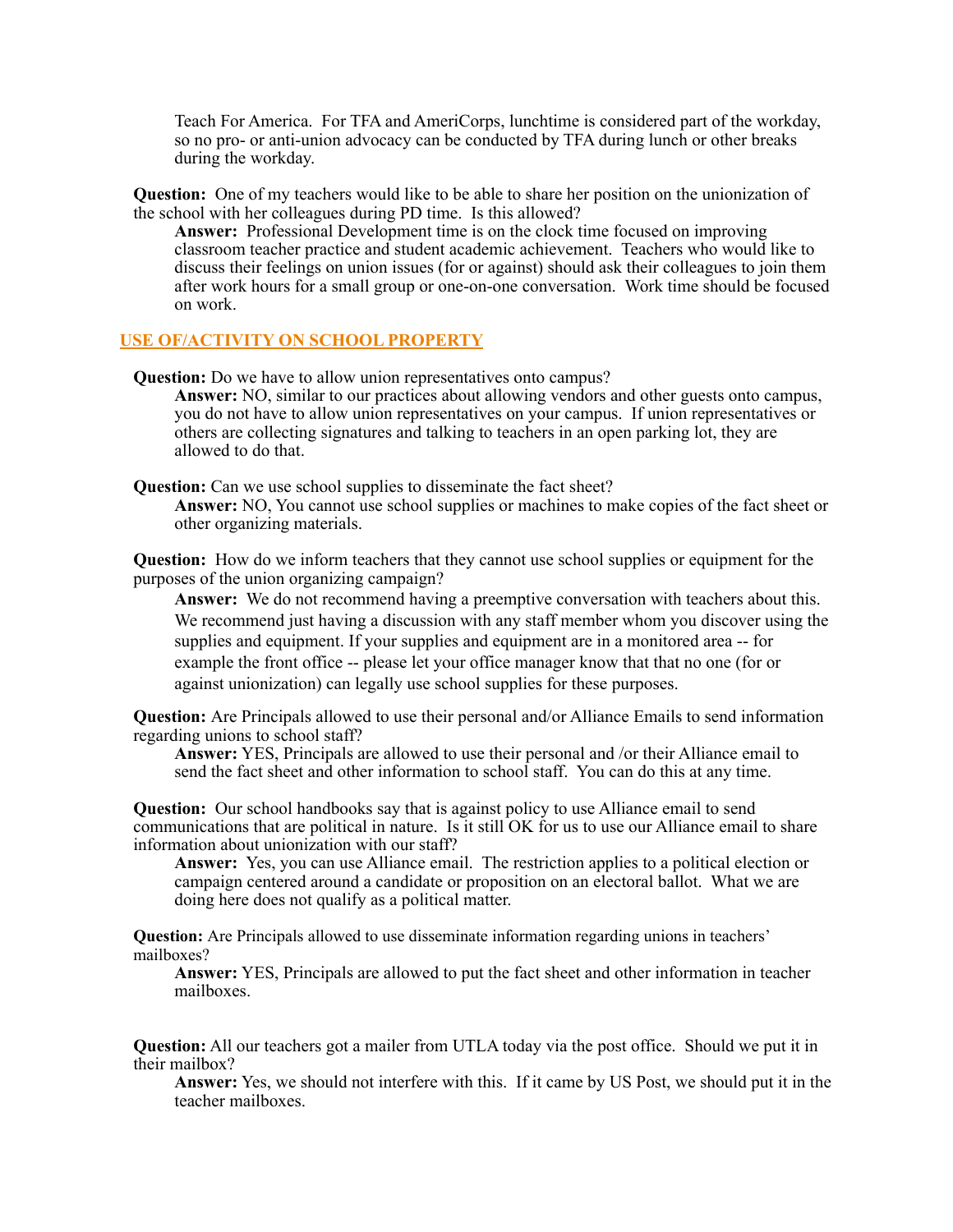**Question:** Pro-union flyers were delivered to my site with postage labels for each teacher. Am I obligated to put them in teachers' mailboxes?

**Answer:** Yes, you should put them in their mailboxes. You don't want to interfere with anything coming through the mail.

**Question:** If I put the fact sheets in my teacher mailboxes on Friday after school and they still heve not picked them up, do I need to take them out and redistribute them again after school hours? **Answer:** No. You can leave them in their mailboxes for them to pick up whenever they are able.

**Question:** What are the parameters of union reps coming onto our campus and/or into the Alliance building since we are an LAUSD campus and pay rent to LAUSD? Can I bar them from Alliance buildings?

**Answer:** Generally, non-employees are not allowed on Alliance property. To the extent we share a campus with LAUSD, the non-employee union representatives have a right to access the areas where employees they represent are present. The union does not currently represent any Alliance personnel so the union representatives do not have a right to access the Alliance portion of the school.

**Question:** Teachers posted the LA Times Article in our lounge. Is that okay or should we take it down?

**Answer:** It depends. If the article is posted in place where we have not allowed posting, then yes. If it is in a place where teachers normally post things then the answer is no. You can, of course, clean a bulletin board in normal intervals.

**Question:** Does the following section apply only AFTER a union has gained representational rights? "Under section(b) the employer must recognize the rights of unions including the 'right to represent their members, 'right of access at reasonable times to areas which employees work,' which includes having access to institutional bulletin boards and mailboxes subject to reasonable regulation as well as the 'right to use institutional facilities at reasonable items' for meetings concerning unions' rights. Unions also have the right to have a reasonable number of representatives 'receive reasonable number of representatives 'receive reasonable periods of released time without loss of compensation when meeting and negotiating for the processing of grievances' as well as the 'right to have membership dues deducted.' Denial of any of these rights is an unfair labor practice."

Answer: Yes. This applies only if a union has representational rights.

**Question:** A teacher approached me today about inviting union members onto our campus to hold meetings and used a March 13, 2015 memo sent from the Alliance to all users as evidence that this was an acceptable practice. Recent communications suggest otherwise. Is it possible to send a new communication to all users clarifying the restrictions?

Answer: We should follow the more recent legal guidelines emailed on March 18<sup>th</sup> *(included in note on Union Organizing and Property Issues below)* These will be forwarded to you again for your reference, and for you to share with your office staff to provide guidance. To send a new message out to all users that is focused on denying access could be seen as harassment. Bottom line, with the exception of a few schools, our schools are located on private property that we own, and we have the ability to control who visits our campuses.

**Question:** Can teachers wear pro-union t-shirts or pins while they are on campus? **Answer:** Yes, that is a protected activity unless there is a special uniform or dress code in place that would prohibit it. For example, if you have a dress code policy that prohibits staff from wearing non-school t-shirts, then wearing a union t-shirt would violate that code and should be handled according to set policies. It is almost impossible to prohibit them from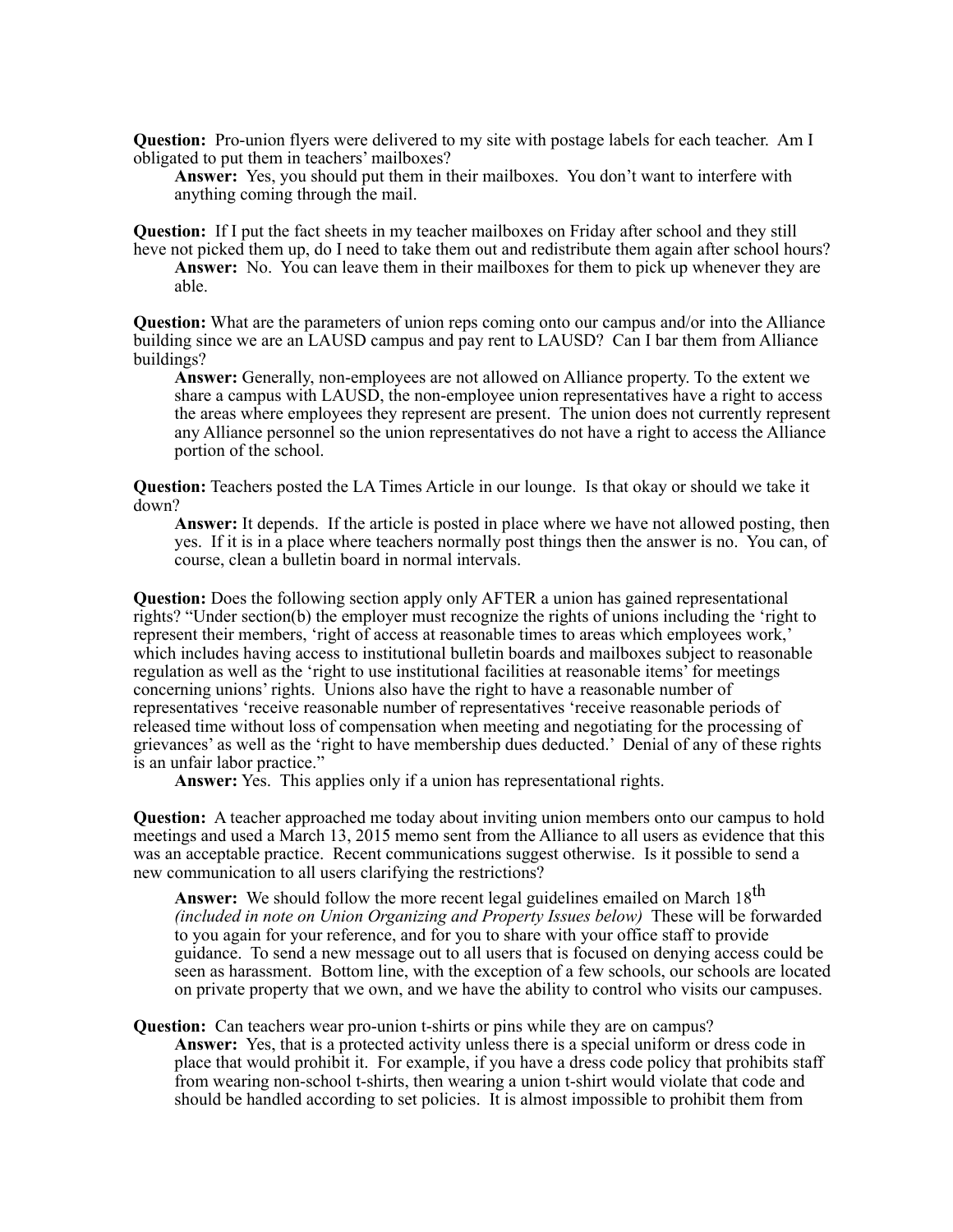wearing pins or buttons.

**Note re: Office Manager Training -** Howard Lappin will follow-up on the information provided to principals at the meeting yesterday by emailing the sheet outlining visitor check-in procedures. Principals should review this information with their office managers and administrative staff as soon as possible and advise them to come to you or another administrator if any questions/issues come up with future visitors. We do not recommend distributing this information to all staff. (from 3/20/14 morning call)

**Note re: Union Organizing and Property Issues -** Since the union has begun its organizing campaign, several questions have arisen regarding the use of school property by outside union representatives. These guideline have been written to assist you with handling situations where union representatives seek access to school property. Generally, union organizers have no rights to access school buildings and should not be permitted to so. Here are general guidelines:

- If a school is on Alliance owned property, then union representatives do not have a right to be on school grounds or buildings at any time.
- If a school is located on a LAUSD campus, then union representatives can access the school to visit their members working in LAUSD buildings. They do not have a right to access Alliance buildings.
- In some cases, if a parking lot is open to the public or access to it is not controlled, then we may not have a right to ask someone to leave. In this case seek guidance.
- No access for a union representative to a school building should be granted. If a union representative seeks permission, say: "I'm sorry but we are not granting you access to our school." You do not need to explain why or engage in a discussion or argument; simply tell them they are not permitted on school property.
- If you encounter a union representative on Alliance grounds or building, politely ask them to leave.
- Do not get into a confrontation, but make sure they are accompanied at all times until they leave the premises.
- If the union representative continues to refuse to leave Alliance property after being asked to do so, then seek guidance from the home office.
- The police should not be called about a trespassing issue unless prior approval has been received from the home office.

The law states the following: there is no right of access under federal or state labor relations law. If you are told otherwise by a union representative then he or she is not telling you the truth. While we do not want to get into an argument with a union representative, we should not be bullied by someone asserting rights that do not exist. Be firm. The only time a union representative has a right to be on property is when the union represents employees, which is not the case.

# **STAFF RELATIONS**

**Question:** Principals at sites with lots of teacher signatures would like advice on how to handle those teachers and others on their campus.

**Answer:** We should treat everyone just as we always have done. Here are some pointers for dealing with individuals who signed the petition:

- Do not reference their signing the petition at all. If and when you have an opportunity to discuss the union with the signers the conversation should be free from any personalization.
- If you have a discussion about the union it is better to stick to the talking points and simply state the Alliance's position. The teacher's response will tell you where you need to go. If the teacher is adamantly pro-union, then you probably are wasting your time by continuing the discussion (and risking them using whatever you say to support an unfair labor practice charge, etc.). If the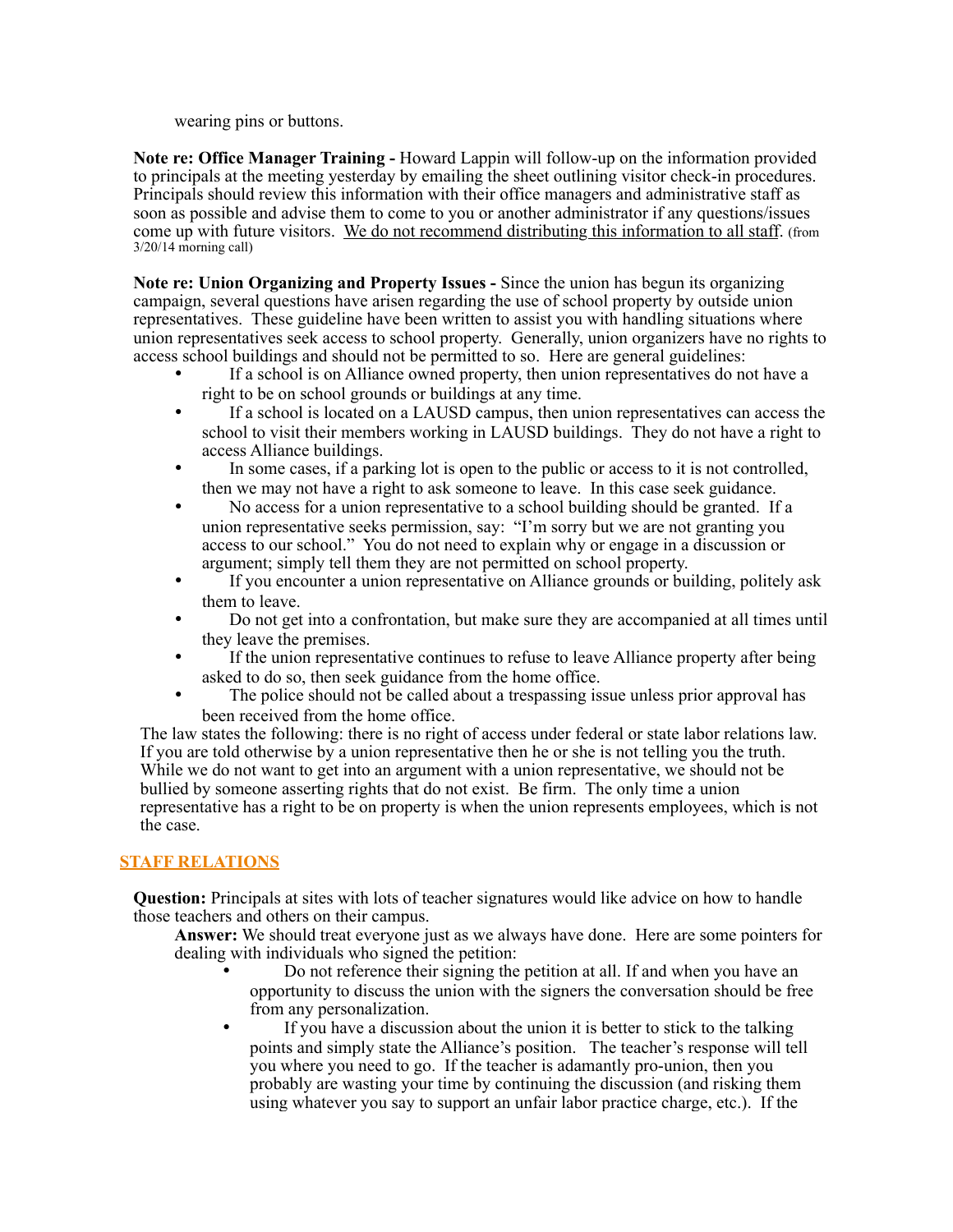teacher is open to further discussion then feel free to highlight information you think might be useful to them. For example, if we know a teacher is concerned about finances, you might say, "I was amazed to learn that dues for this union could be about \$700 a year."

**Question:** My teacher is quoted in the LA Times article as saying, "I may have an idea to improve instruction from my students but there is a general sense of 'I don't know whether I should say it or how it will be received." Can I ask him about this quote?

**Answer:** It is probably not a good idea to ask about the quote.

**Question:** Can home office staff engage in conversations with our teachers and/or UTLA representatives? (Example of one home office staff person talking to teachers in parking lot across the street from one of our schools.)

**Answer:** Yes. Non-supervisory employees, even those from the home office, have rights to engage in protected activities, which means meeting with union representatives.

**Question:** If no real conversation or activity appears to be happening on the campus, how should principals be getting the message out there?

**Answer:** You can't make people talk about it, but you should let them know that you are available to talk during non-instructional time if they have questions or concerns. Some may be hesitant to approach you without an invitation. Continue to provide them appropriate information when you have an opportunity as well. Eventually you will reach most people.

**Question:** I have a teacher who has expressed interest in withdrawing her support from the petition. She has been confronted with a pro-union teacher very aggressively. I told her it was within her right to tell him to leave her alone on this issue if she feels that he is intimidating/ bullying her on the issue with his tone/pressure. In the event she tells him to stop and he continues, what are my options for how to resolve this?

**Answer:** Tell the teacher that he/she has just as much right to be against the union as for it. She has every right to ask the pro-union teacher to leave her alone and to not even talk to him/her if she does not want to. If the harassment continues, we would take action if it violated a policy. We do have to be careful, though, that "harassment" doesn't mean a snarky or insulting comment. If the harassment continues where it becomes a true actionable item (threat or workplace disruption etc.), the principal can pull the pro-union person aside and say something like: "Everyone has strong feelings about this and it has been reported to me that you are  $\blacksquare$ . Please treat people the way you expect to be treated."

**Question:** I spoke with two of my teachers who have been with me from the beginning and neither has singed anything or even been approached by the union. They shared that they feel a lot of their colleagues don't know what charter schools really are and just found their way to our schools through general postings. They feel that might be part of the problem. Is it possible to promote a greater understanding of charters during our onboarding process for new teachers?

**Answer:** Yes, this would be a valuable addition to the process and we will work with HR to find ways to incorporate that information.

**Question:** There is a misconception that exists among some teachers that principals can fire teachers at any time for any reason without due process. Is there a way the Alliance can address this misconception before it gains additional traction?

**Answer:** We will pull together some language for you to use if this issue comes up with your teachers and will also address it in the next fact sheet that is compiled. You may also consider taking the opportunity to revisit their teacher agreement, ALLI protocol and other evidence with them to help demonstrate the due process system that is in place.

#### **PARENT RELATIONS**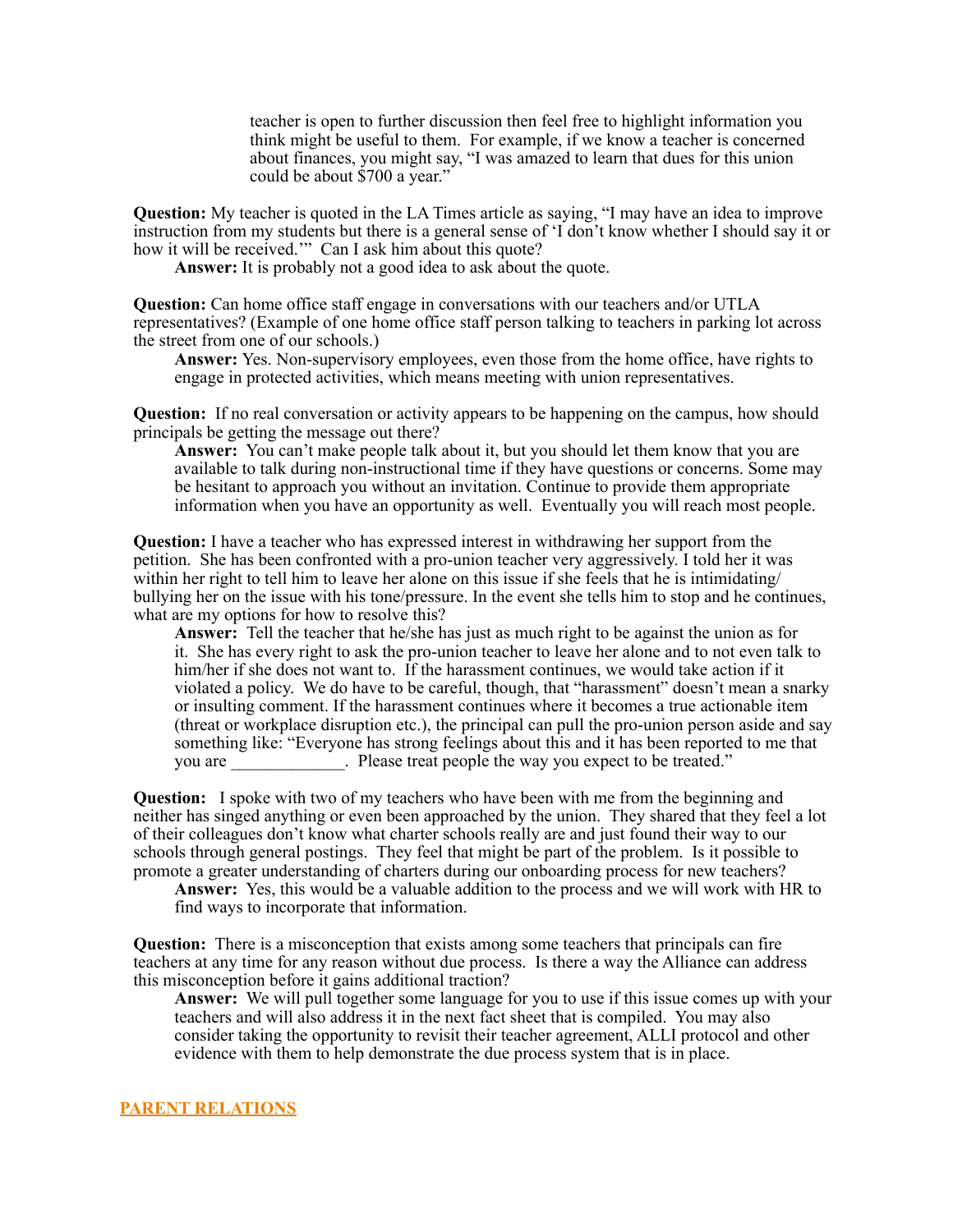**Question:** Regarding the parent/community perspective brought up this morning, unions are probably something a lot of our parents are sympathetic to. When/if they hear about the union efforts, they would be likely to "support the teachers." Is this the next card UTLA will play? What can we do to proactively to prepare for this?

**Answer:** Yes, one of the next phases for UTLA will be to look for pressure points and one will likely be parents. The best way to preempt that is to start reaching out now to parent leaders to educate them on this issue. For example: "You may have heard…." Our position is….. Here is why we believe an independent Alliance is best for our school, our students and our community…" Use the information in the fact sheets to guide your discussions with parents and community members as appropriate. The fact sheets will also be provided in Spanish. This will prevent it from being a surprise if parents or community members are approached by UTLA and will ensure that they already have factual information up front.

**Question:** I have a Parent Town Hall meeting on Thursday of next week. Is it appropriate to add this item to the agenda and initiate the conversation then?

**Answer:** Rather than formally including it on the agenda, it might be better to handle it as part of the "other business" item already on the agenda. Allow time at the beginning or end of the meeting to share that this has been a recent issue that has come up and provide them with facts and information on why you do not believe it will benefit the school or the students. You may want to talk before the meeting with some of your parent leaders so they are aware and can be prepared with productive questions.

**Question:** Since we are the ones closest to our parents, should we include language about the union efforts in our newsletter that we send out to parents?

**Answer:** Yes, but please ensure the language that you use has been vetted. If you can draw/ repurpose language from the parent letter that the Alliance will be sending out or the fact sheets, please feel free to do so. If you prefer to craft your own message or put your own spin on the language, please allow time to email the language to Dan Katzir so that he can run it by the lawyers. The lawyers have been great about turning these requests around quickly. If you do include union related language in your newsletter, you cannot use public dollars to print or distribute that particular newsletter. Other options for printing/distribution include:

- Use Kinkos to print the newsletter and mail it via the post office. Submit receipts to the home office for reimbursement, or
- Print and distribute from your sight, but keep track of resources used and submit a request for reimbursement to the home office, or
- Give the home office a copy of the newsletter and the addresses and we will handle copying and mailing it for you.

## **SCHOOL GOVERNANCE**

**Question:** Are school board meetings open to the public? Can anyone attend, even if the meeting is held on school grounds?

**Answer:** Yes. All board meetings for public schools are subject to the Brown Act and open to the public. Notifications of meetings must be posted and anyone with an interest in attending has the right to attend. This includes UTLA representatives.

**Question:** Is anyone allowed to speak at a school board meeting?

Answer: Yes. There is a public comment item at the end of every agenda. Any person who wishes to speak will have 2 minutes to do so. They do not have to speak about a specific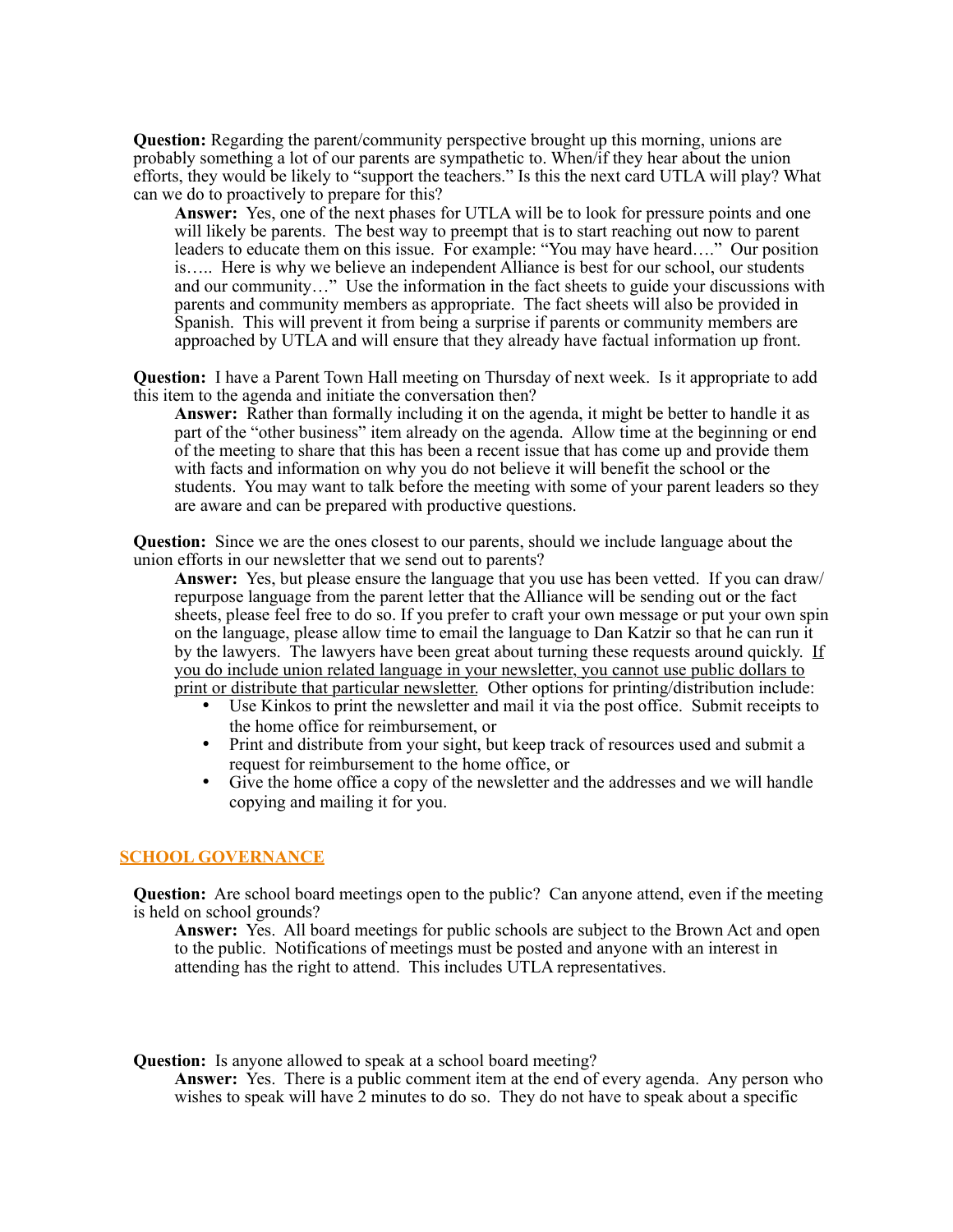issue or agenda item. They are free to say what they would like within that timeframe, as long as they conduct themselves with decorum. While they also have the right to ask questions, board members are not obligated to respond, and we recommend that you do not engage in a dialogue or answer questions.

## **SOCIAL AND TRADITIONAL MEDIA**

**Question:** I feel like the great majority of Alliance teachers would like their principals to stand up and fight for them and against unionization. Is it OK for principals to use social media, such as posting on the Alliance Educators United Facebook page, or since we are considered management, could that be seen as a violation of labor laws?

**Answer:** Both legally and practically, this not a good idea. Legally, commenting on their website or Facebook page shows we are monitoring the page and although it is public, it would not be unheard of for a union to claim it was unlawful. Practically, it establishes knowledge on our part of who is pro or anti and that is not a good thing if other charges are filed. Finally, it seems to me that we can stand up without using the union's social media sites. Talking directly to your people is the best way. Principals can and should tell everyone often that we are doing what we can to stop this.

**Question:** Can teachers who are anti-union and want to stay independent comment on Union websites, Facebook pages, etc.?

**Answer:** Yes, they have every right to do so. Encouraging them to make their voices heard is important and, while you can't force them to do it, utilizing social media to convey their opinions can be offered as a potential suggestion.

## **OTHER QUESTIONS/NOTES**

**Question:** What happens if a staff member works part time at an Alliance school that unionizes and part time at a school that does not?

**Answer:** The person would pay dues and be represented by the union during their time at the school that is part of the union, and would not pay does or be represented during their time at the nonunion school.

**Question:** If an Alliance school has been card checked, but the collective bargaining agreement has not yet been finalized, are employees of that school beholden to go on strike if UTLA does? **Answer:** It is impossible to provide a definitive answer. Without a contract in place prohibiting it, UTLA can require members to strike. If the school district is on strike, members would likely be prohibited from having any interactions with the school district, per UTLA rules. That being said, there are always a handful of teachers who refuse to abide by union strikes.

**Question:** Has there been any thought of the Alliance forming its own union for teachers? **Answer:** It is unlawful for an employer to prompt unionization. If another group of teachers came together to promote the idea of a union other than UTLA, it would be handled in the same way that we are handling the current activity. To continue providing what is best for our schools and our students, the goal is no unionization, not which union.

**Question:** Some of the teachers were under the impression that Alliance Educators United is an Alliance union, much like Green Dot has a union, with the efforts being funded by UTLA but being separate from UTLA.

**Answer:** State that this is absolutely untrue. They created the name to make it appear as if it is a grass roots organizing attempt but it is not separate from UTLA. It is funded and controlled by UTLA and UTLA, not Alliance teachers, will be in control at the bargaining table.